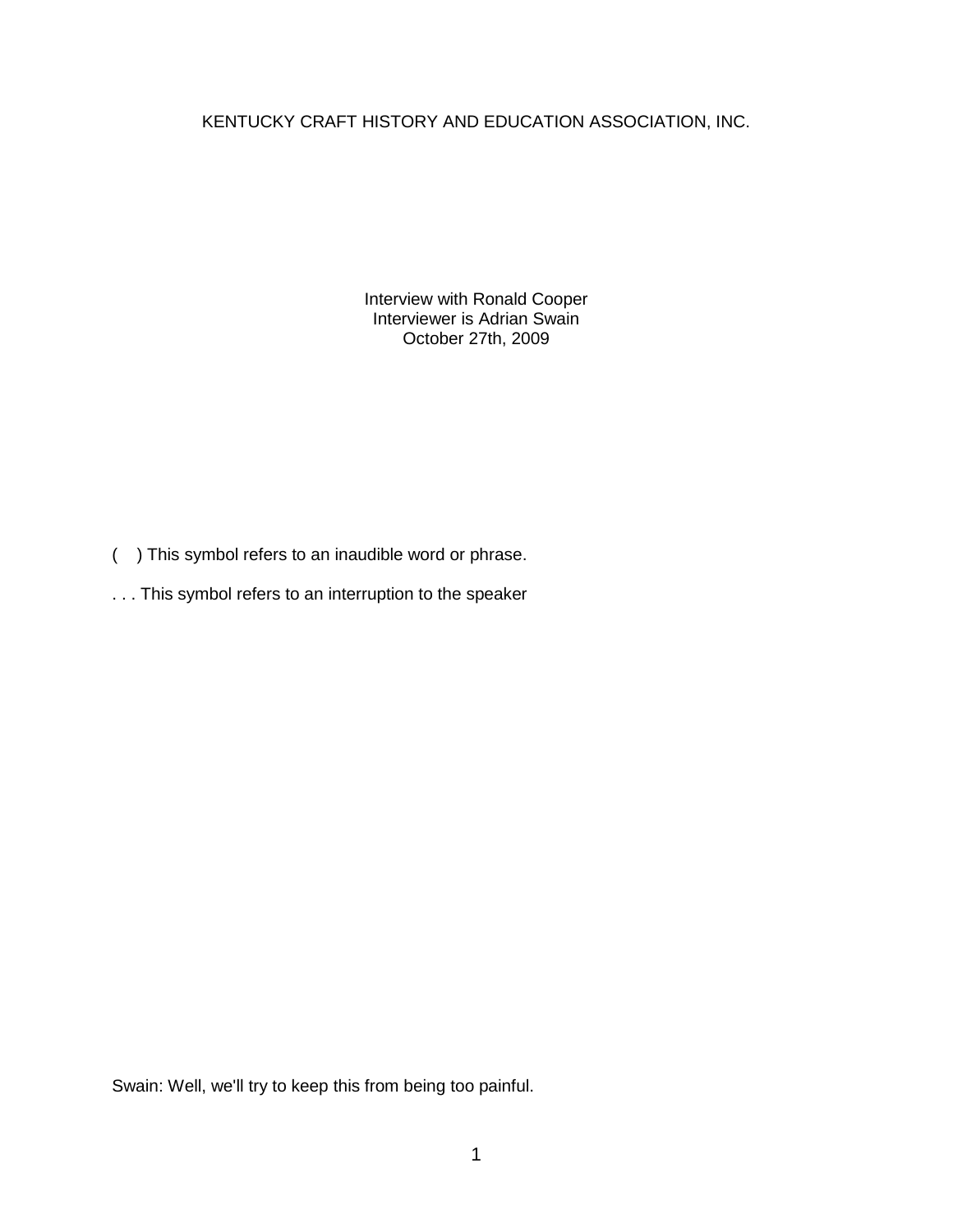Ronald Cooper: I'm sure it won't be.

Cameraman: Okay, when you're ready. We've got about twenty minutes or so on this tape, but I've got another tape, so.

Swain: You're not rolling yet are you?

Cameraman: I'm rolling. You can start whenever you want.

Swain: This is Adrian Swain interviewing Ronald Cooper at his home in Flemingsburg, Kentucky on October the 27th, 2009 for the Kentucky Craft History and Education Association. Ronald, in a sentence describe the type of work that you do. Artwork.

Cooper: Artwork? Well, I have a a little religious touch along with it. I'm deeply born again Christian and like, if I do hell, things I put on there, you know, write on it and what I did would be like to be in hell and try to warn people that way. So it's kind of a little bit a message to it, also.

Swain: What kinds of things that you make that you could describe? Describe your work.

Cameraman: Will you hold on one second? . . . And anytime.

Swain: Can you describe the kinds of things, kinds of objects that you make?

Cooper: Yea, when I see something, I know what I'm going to do with it when I see it. Just like little trucks and things, when I started doing them. That was a good idea I had, because I knew that I could put people in there like it was real sinners, you know, and the devil would be operating equipment and taking them on to hell.

Swain: Okay. And you make a wide range of different kinds of things, right?

Cooper: Yea.

Swain: You use a lot of objects that already exist and you modify them?

Cooper: Yea, I do make them look the way I want them to look.

Swain: When and where were you born?

Cooper: I was born in Plumber's Landing in Fleming County, Kentucky.

Swain: And when?

Cooper: April 14, 1931.

Swain: Can you describe your childhood and family background?

Cooper: Well, I was the baby of the family and I had 9 brothers and sisters and so they kept me pretty busy watching me and so forth. And then, of course, my dad passed away when I was 16 years old and my mom passed away too real soon after that.

Swain: Can you tell us about your early education, schooling?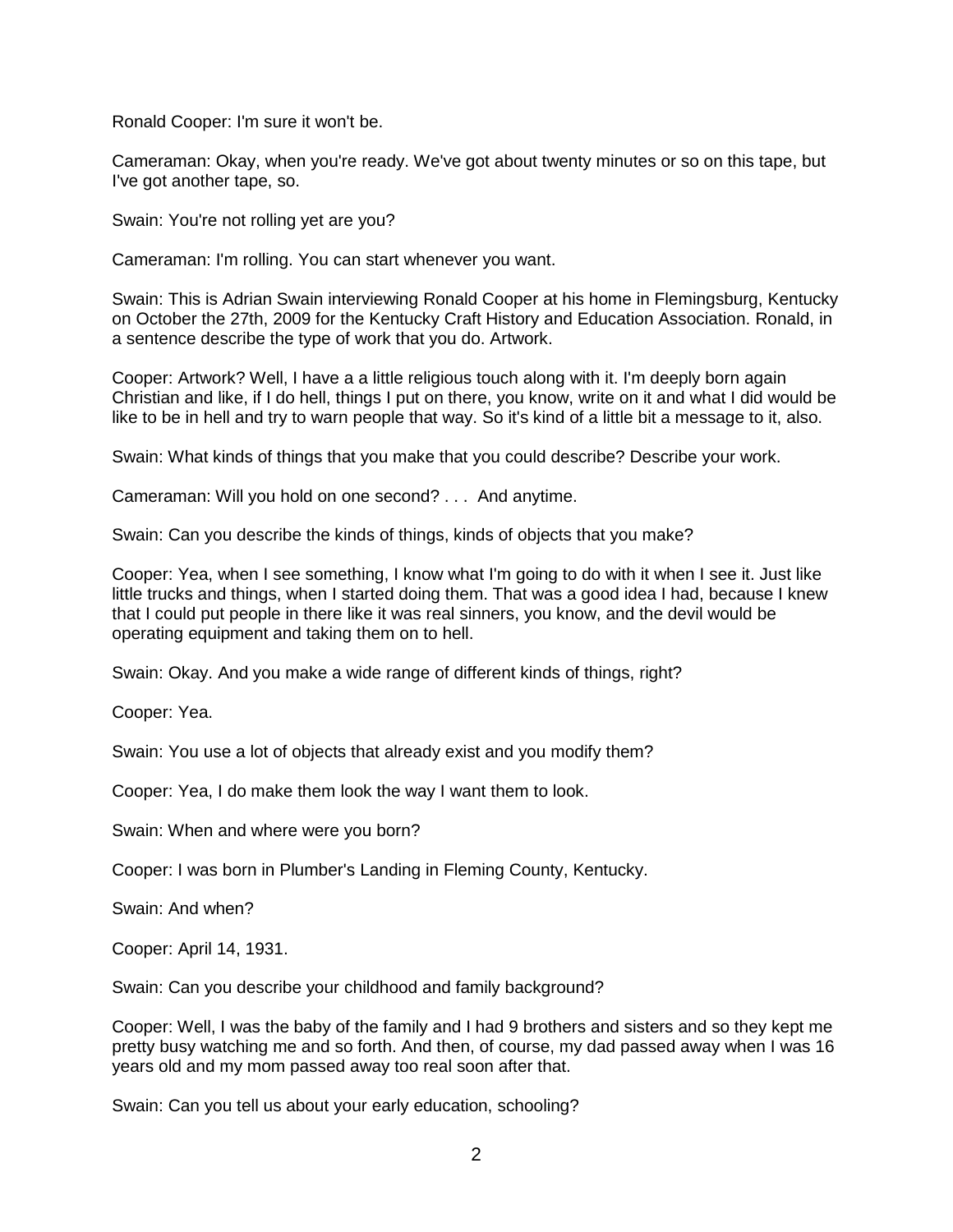Cooper: The highest I went in education was the first year of high school.

Swain: Okay, ninth grade.

Cooper: Ninth grade, uh huh.

Swain: What about other careers you had before you turned your hand to art?

Cooper: Well, I worked in grocery stores and sold cars a little bit. Little bit of everything like that and also worked for General Motors and . . . Trying to think all the places I've worked at. But I've worked in several different types of work.

Swain: Several different kinds of careers.

Cooper: Yea.

Swain: And what motivated your interest in art? How did you get started?

Cooper: Well, I don't really hardly know how I did start really. We started . . . My wife, she always had this in her head, you know, to do this. She knew how to do this and she was helping me along, because she always painted a little bit you know, so she would try to get me involved in it and she did and we made a few things and sold a few things. We heard about a place in mountain country that was a Catholic organization that sold things for people and so we took a bunch of stuff up there and put it all out for sale.

Swain: And that was in David, Kentucky.

Cooper: Yep. David, that's right. And Adrian, let's see, I believe it was Tom Stearl had been up there and seen some of our work and he called us and wanted to know if he could come see it. Wanted to know if we had anymore work and I said, "Well, I don't think I have anything". I said, "Jessie might have a little bit of something here, but not much". I said, "We took about everything up there". So he said, "Well can we come over and see and talk to you?" and I said, "Well, sure. Help yourself. Be glad to have you". And so he came over and Jessie had had, I believe she had 3 little dolls that she had made and dried in the sun. Made little bodies and stuff for them and he asked her if she had anything and she said, "Well, I've got 3 little dolls. 3 little mud dolls I've made". And he said, "Will you go get them and show them to me?" So she went back and got them out of the bedroom drawer and showed it to them. And he said, "Well, I like them, do you have anything else?" She said, "No, only thing I got is that little picture on the wall". He said, "What about that? Would you sell that to me?" She said, "Yea, I guess I would" and he said, "Well, would you take \$100 for the three little dolls and the picture?" And we both like fell over. (Laughter, Cooper) So anyway he told us to keep on doing art, you know and it would get better for us the more we do and the Folk Art Center would take care of practically most of it, you know?

Swain: And did that turn out to be true? Did it get easier for you as you went along? The more that you did?

Cooper: That's right.

Swain: You really work with a whole wide range of materials, don't you?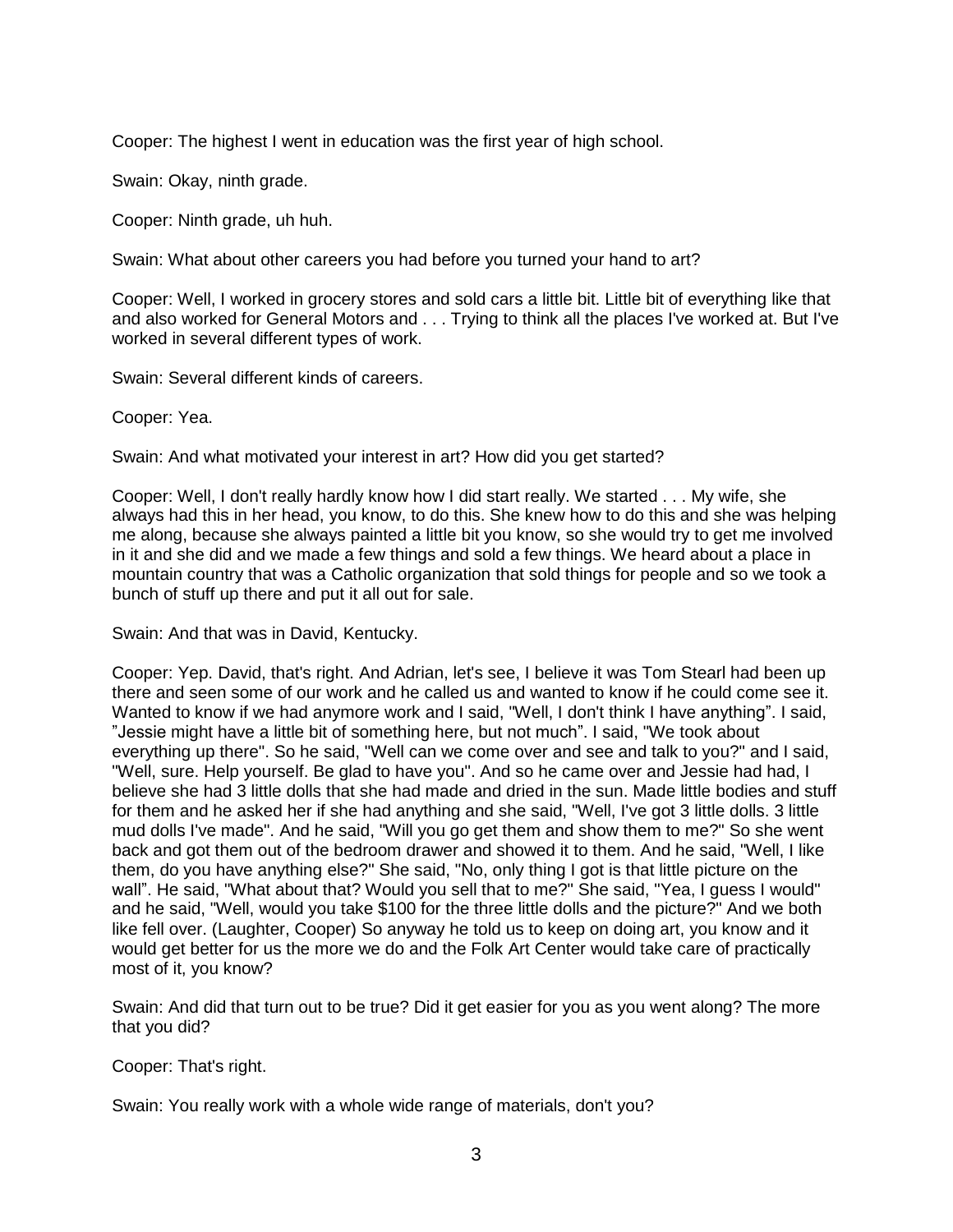Cooper: Yes. Several different things. Different pieces.

Swain: Other experiences in your life that, kind of, influence the kind of work that you do?

Cooper: Well, I don't know really what it was that influenced me to do that like I've been doing, but after I started doing it and people liked it, I knew then that that's what I wanted to do and so we would go out to flea markets and yard sales and things and I would try to find things for me to work with, you know and Jessie, of course, she just kept on painting, you know. I got so I enjoyed it and I enjoy it, I just don't feel like it like I did.

Swain: Did you learn from anyone else before you began working on your own? To make art? Or was it something that you discovered by yourself pretty much?

Cooper: Well, I worked in grocery stores and for General Motors.

Swain: But I mean, did you learn about art from anybody else or was it something that just came to you?

Cooper: Not really.

Swain: And how much of the way that you work has been the result of experimentation by you?

Cooper: You know, a whole lot if it is experimentation. It's basically something new that I have never worked on before and it was an experiment for me to try and make it look like something somebody would like, you know.

Cameraman: Hold on just a second. Go ahead.

Swain: Have you traveled either in this country or internationally and if so, what impact did that have on your work as an artist or did it?

Cooper: Well, I traveled a whole lot in the United States. About art and things and different places and had a chance to go to Ecuador, but my doctor said it probably wouldn't be good for me, my health, because the different in the humidity and everything there.

Swain: And the altitude, yea.

Cooper: Right. So we didn't go, but we had an offer to go.

Swain: Did those travels that you did in this country, did that have any effect on your art?

Cooper: I still wanted to do the same things I was doing, but I enjoyed looking at other people's art and maybe I would see a glimpse of something and I could do this different and like it a little better the way that one is.

Swain: Okay, I want to talk about your career as an artist. The time that you've spent making art in the last 20 or so years. It started out the way you described it earlier and then what happened?

Cooper: Well, mostly I didn't get time to go anywhere after a while.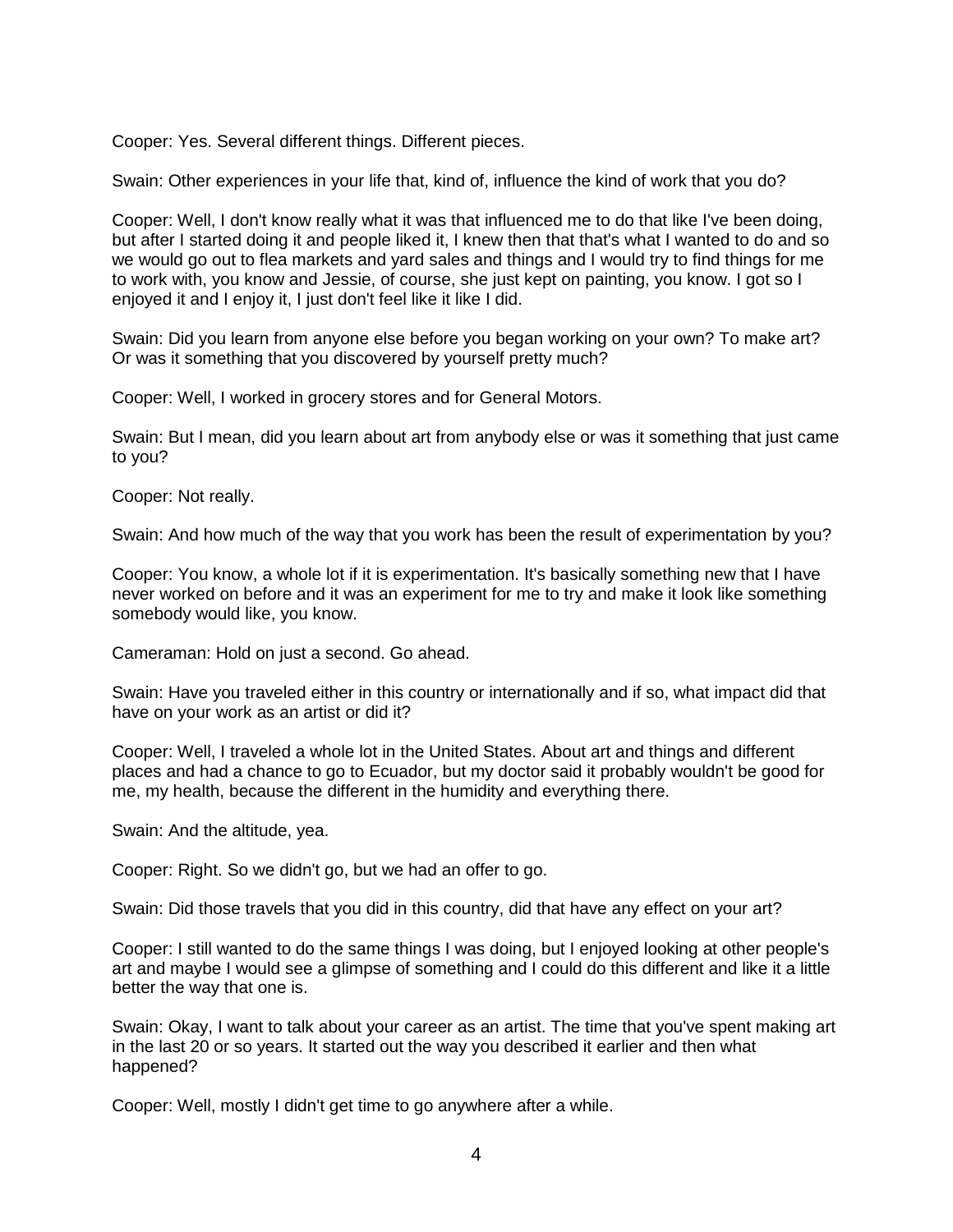Swain: But I mean, no, I'm sorry. What I'm saying the actual work that you did and how your work was received by other people. Did that change the work? Talk about how it was over the years for you working and whether you were successful with your work or did you feel you weren't successful?

Cooper: Yea, I felt I was successful with it because people were buying it pretty good and I never really cared about making any changes much on it. Maybe add something new to it, you know, but other than that, I never thought about changing any of it. I liked the way I was doing it and still do.

Swain: Does your work contain any messages about society or your religious beliefs, about race, about humor, the environment, politics or anything else?

Cooper: About religion mostly. Not too much different toward anything else a lot. Most of the things have something to do with or makes people think about religion anyway.

Swain: Would you say then that that is the major influence that determines the subject of the pieces that you create?

Cooper: Yes. I do.

Swain: Your religious beliefs, okay. Have the subjects you portray in your work changed over time?

Cooper: Not really. Not much. I might make a little bit bigger items than I used to, some of them.

Swain: But the underlying subject remains pretty much the same. Is the way that you work, or the actual work itself, the end product of what you do, is it influenced by the materials that you use or the techniques that you employ in the making of them?

Cooper: I think it's the materials and also the techniques of what I can do with a certain piece, you know?

Swain: Do you feel that your work reflects an inner personal feeling? Do you feel it does? Your work is reflecting something from within you?

Cooper: Yea. I hope so.

Swain: Does this have anything to do with the material that you use or does it reflect something more personal.

Cooper: More personal, I believe.

Swain: It seems that your religious beliefs are very central strong influence, right? In your work. Can you describe your workshop, your working environment that you used to work in or do now work in, the actual space that you work in?

Cooper: It's a lot bigger space now where I've been working. I started out just working in a small place and the boys fixed me up a good workshop and so I moved in that.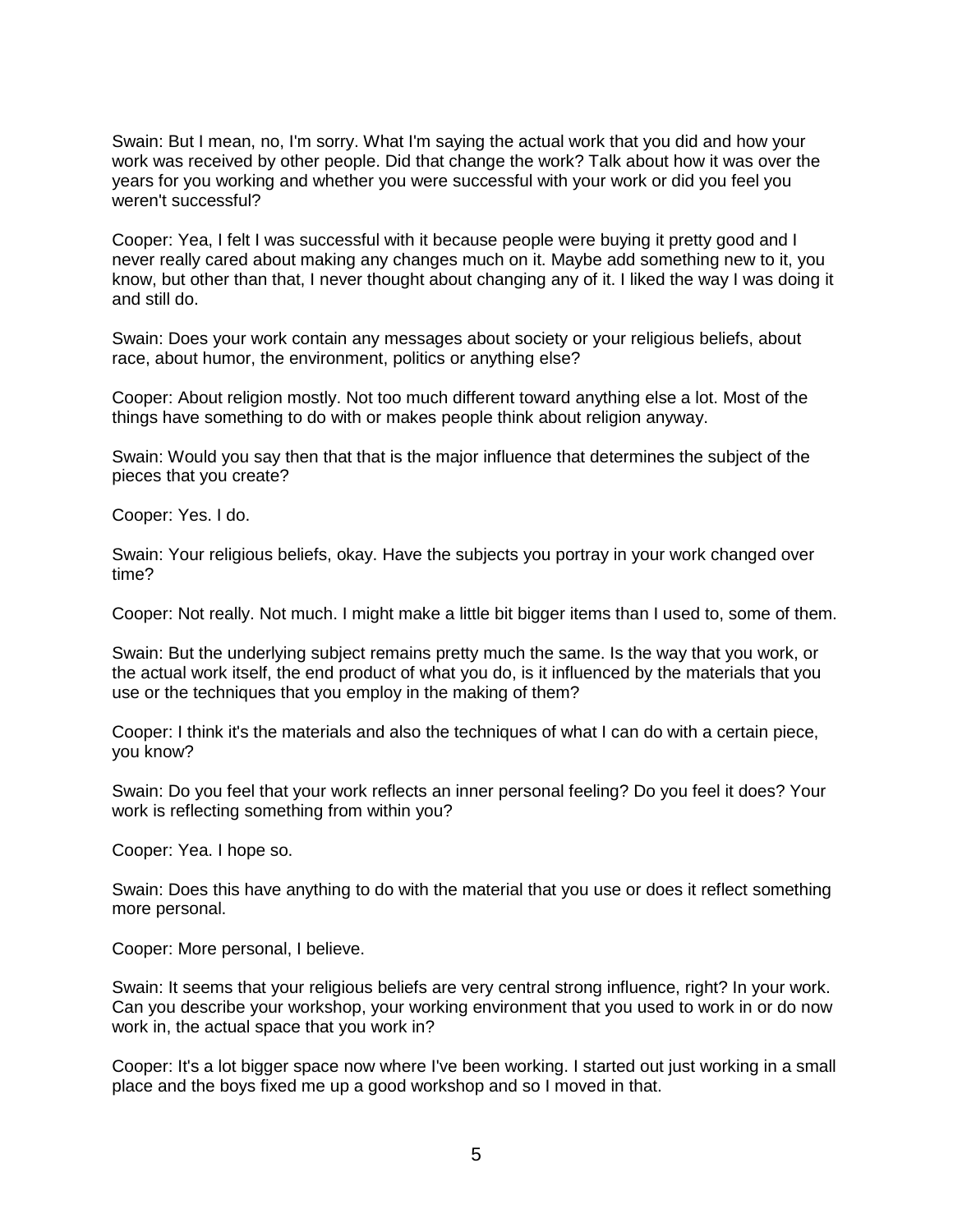Swain: Out behind the house?

Cooper: Yes, out where the garage used to be. They converted it into a workshop. Counters and shelves and so forth.

Swain: Can you describe your working process. How you go about making a piece, I mean. You know, how does it start and how does it end?

Cooper: Well, I look at it and see, well, what can I do with this piece, you know. Maybe I'd lay it back down if I just can't see anything in it and the next time I'll pick it up and I'll see what I can do with it and use it.

Swain: This would be an object that already exists?

Cooper: Yea, partly exists, yea, it just needs some work on it.

Swain: Modify it.

Cooper: Yea, different piece of wood or whatever like that.

Swain: It could be a shoe, it could be a kerosene stone or a toy truck or . . . About anything like that. Old piece of furniture.

Cooper: Yea, a table or anything.

Swain: Right. What tools do you use in making your art?

Cooper: I'm sorry?

Swain: What kind of tools?

Cooper: I just went to grammar school I guess they call it.

Swain: No. Sorry. What tools?

Cooper: Oh, tools. Okay. Well, I got band saws. I got little small saws, I forget what you call them. Things like that, you know. I got glue guns and all kinds of things like that. I've got little grinders.

Swain: All sorts of different power tools.

Cooper: Yea, different to do different things like maybe to make the eyes of the people, carve it out with and so forth.

Swain: Okay. And did you acquire those over a period of time or did you get them all it once or?

Cooper: I got to doing it more in the recent years, yea.

Swain: Has computer technology had any influence on your work or the way you work or your working process?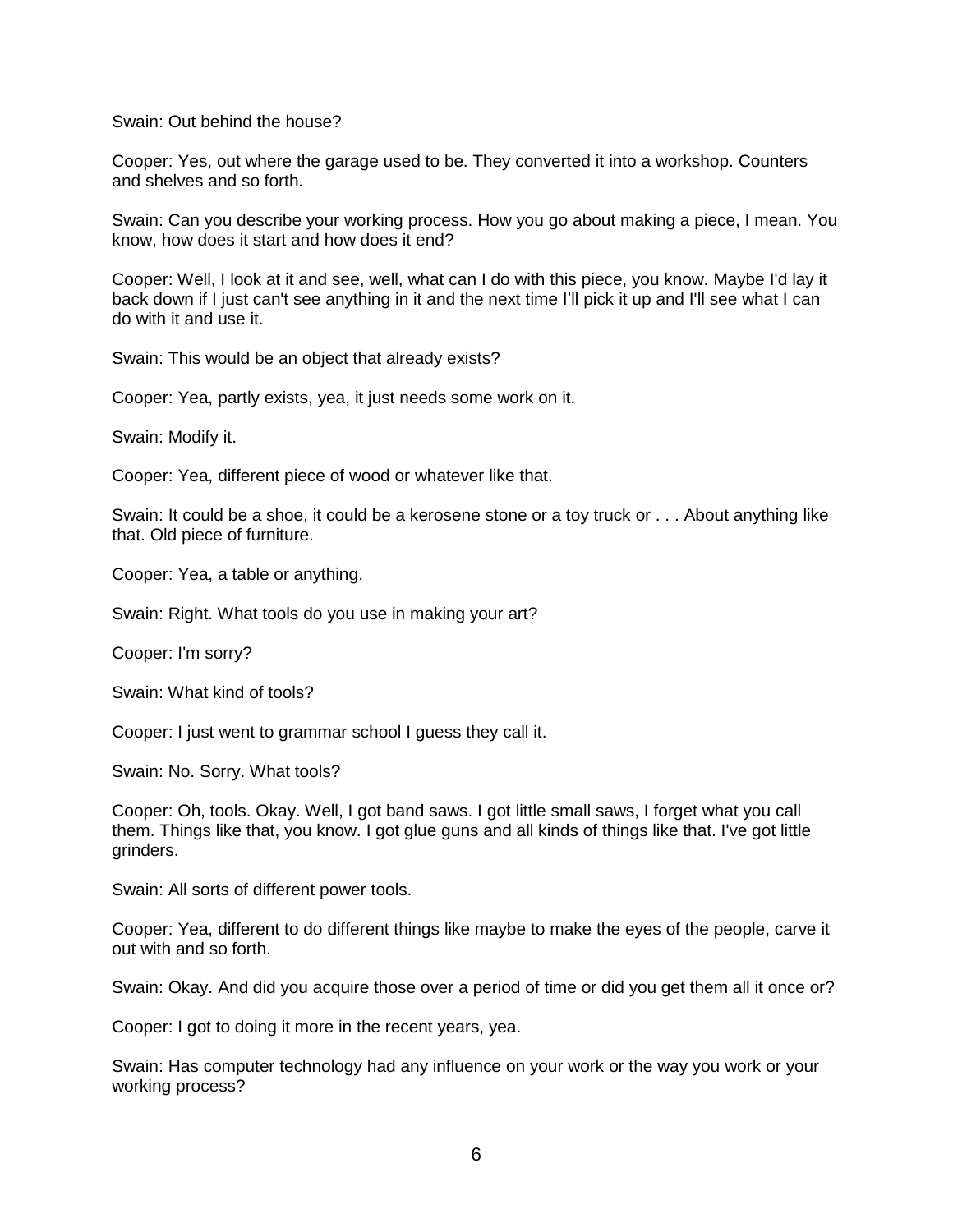Cooper: No, it hasn't.

Swain: Where do you exhibit your work?

Cooper: Well, Folk Art Center is one place and Morehead is where I exhibited for years and different places. Lately, it's been I'd go and set up where they were having a show, you know, folk art show and set up there and sell. We were like that.

Swain: And do you do commissions? If somebody comes along and tells you they want you to do such and such.

Cooper: Yea, I do some like that.

Swain: And you just said you have been to art fairs to exhibit your work and sell your work?

Cooper: Yea.

Swain: I know that you've been to the one in Morehead, but you've been to some other ones?

Cooper: Well, I've been to the Atlanta Auction house and they have some of my work there, different people, you know. I've seen my work there and when they have the shows down there.

Swain: Yea, but you don't go to them yourself, your work goes to them, is that what you're saying?

Cooper: No, we went too.

Swain: Oh, you went too. Okay. That's exciting. This may seem like a repetition, but have you promoted and sold your work? Yea, how has your work been sold? Has it been something that you've done yourselves mostly or has it been something that you've done through galleries or?

Cooper: No, something I've done myself. In fact, everything I do myself.

Swain: Okay. Has the experience of selling your work influenced the kind of work that you've produced? Has it changed your mind or has it redirected your choices?

Cooper: Well, somewhat, yea, because basically since Jessie couldn't paint anymore from the Alzheimer's you know and I picked up like painting her shoes and doing the shoes that she used to do, so that's kind of new to me, but I think it's alright. I've sold some, so. (Laughter, Cooper)

Swain: Okay. And you don't use computer technology to promote your work do you?

Cooper: No.

Swain: I wasn't trying to give you the answer, but we knew the answer. What recognition have you gotten for your work?

Cooper: Well, I've got a whole lot of recognition from it. I got a lot of through Morehead. Most of it I guess, really, in a way through Morehead and the Folk Art Center over there, the museum. Like when the . . . What was it . . .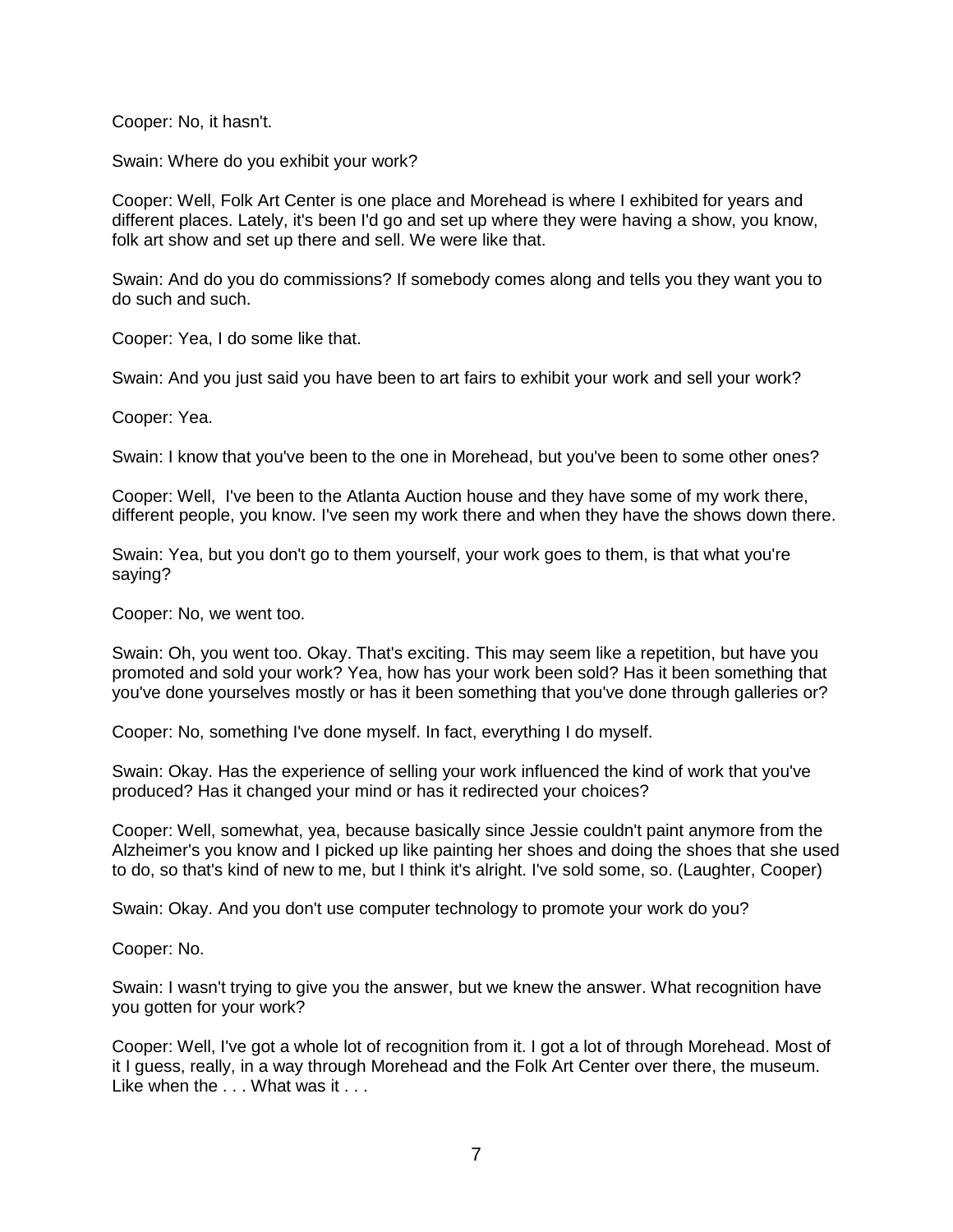Swain: The Governor's Awards?

Cooper: Yea, ( ) this chair.

Swain: Oh, the Appalachian Treasure Award ( ) from Morehead State University.

Cooper: Yea. I couldn't think of the name.

Swain: Did you receive a Governor's Award?

Cooper: Yea, I did.

Swain: You and Jessie together?

Cooper: Yes.

Swain: The Governor's Award back a number of years ago, right?

(Phone ringing)

Swain: Do you belong to any art or folk art organizations?

Cooper: Well, yes, I guess I do.

Swain: Can you name . . . What would that be?

Cooper: Well, Louisville Art Museum, you know and there's another one or two I can't think of.

Swain: Have you ever taken a leadership role in any of those organizations?

Cooper: No, I haven't.

Swain: Has being a part of the folk art or art community been important to your development as an artist? In other words, the relationships that you've had with other artists, has that been important to you as an artist and your development?

Cooper: Well, people in Flemingsburg, they don't really realize what I'm doing. A lot of them don't. Even though we've been here for all these years doing it.

Swain: But the community of artists, the other artists.

Cooper: Yea.

Swain: Has that been useful to you?

Cooper: Well, I've enjoyed talking to them, you know, about the work they do and so forth.

Swain: But it doesn't really affect your own work, does it not?

Cooper: No, it has nothing to do with my own work.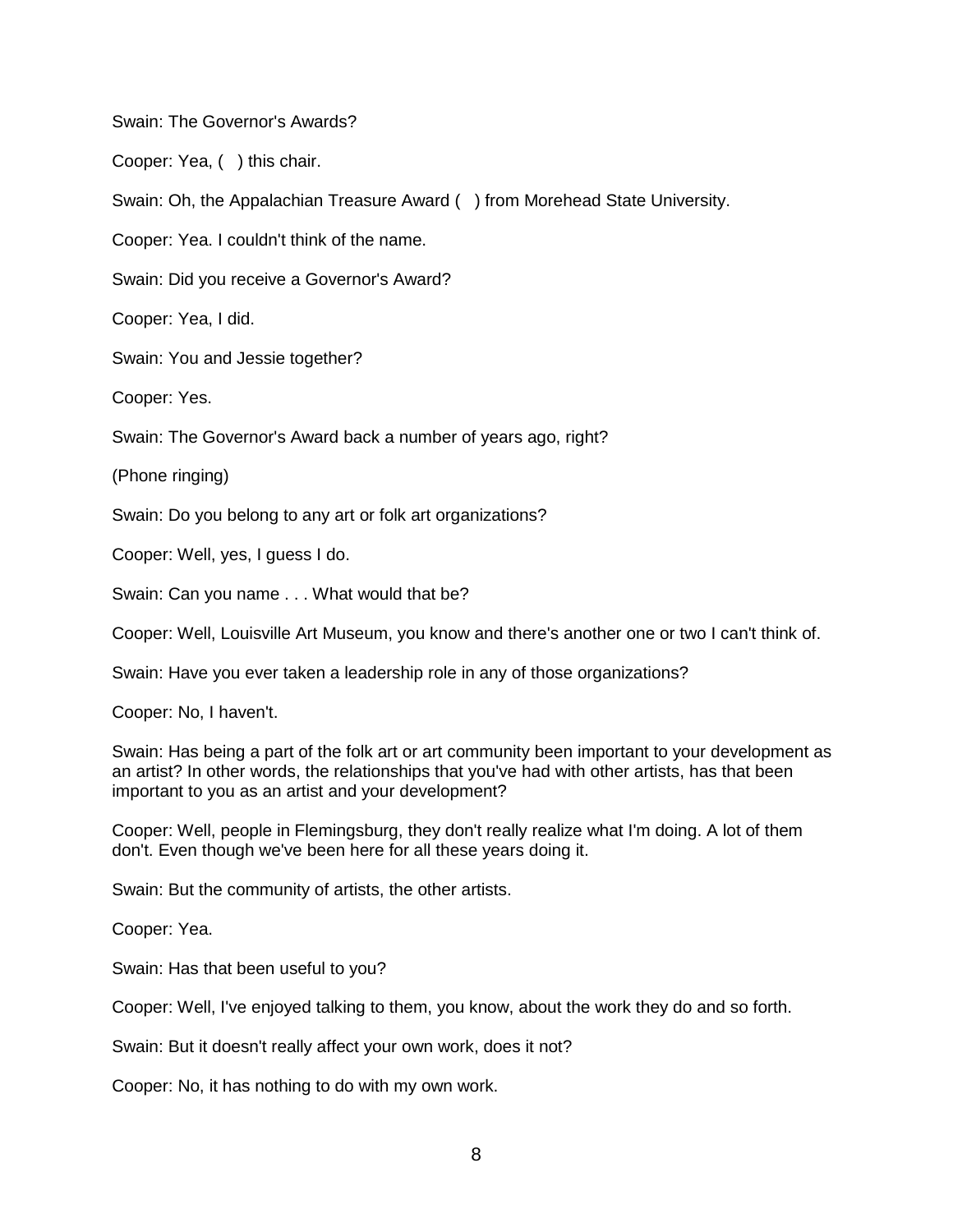Swain: Okay. Are there any services that are directed towards artists by agencies, institutions or governments that you have participated in? I think I know the answer to this which is that you were just saying that you got an award a few years ago, which was for recognition, but have there been any other . . . Besides Kentucky Folk Art Center, have there been any other services that you've taken advantage of from other organizations?

Cooper: Not too much.

Swain: Do you subscribe to any magazines or periodicals about folk art or craft?

Cooper: Folk Art Magazine and I think I've got another one or two. One we got not too long ago, they just sent it here and I liked it real well, but I forgot the name of it. It's laying on the table.

Swain: Are you involved in any teaching or writing or other activities that directly related to the craft, to your work as an artist?

Cooper: Not really.

Swain: Has your family been supportive or involved in your work?

Cooper: They've been very supportive and involved too, since I've not been as well. They try to help me all that they can.

Swain: And encourage you?

Cooper: And encourage me.

Swain: Is there anything else that you'd like to just talk about before we wrap it up here. How being involved as an artist has . . . What it's meant to your life, how it's impacted your life?

Cooper: Well, it's helped in many ways. It's helped us financially for one thing and I had bad luck a few years ago and lost a lot of what we had, so that's why selling this art and things has helped so much, you know. Every time I sell a piece of art, I figure I could go buy something else that I needed, you know.

Swain: How did it affect you other than the money? Was there any other kind of impact on your life that you can point to?

Cooper: I think it's made me a better Christian than I was.

Swain: Really?

Cooper: I really do.

Swain: How so?

Cooper: Well, I don't know, just by doing that and writing message and things on things, it's made me to think more about it, you know, as well what I thought when I was doing it. That maybe other people would think about it also. So it's helped me that way. And I felt like it would help. Somebody I knew at church, I had this one guy come up to me and he said that he got right with the lord and he said, "After seeing your work I got right with the lord". And he did, he